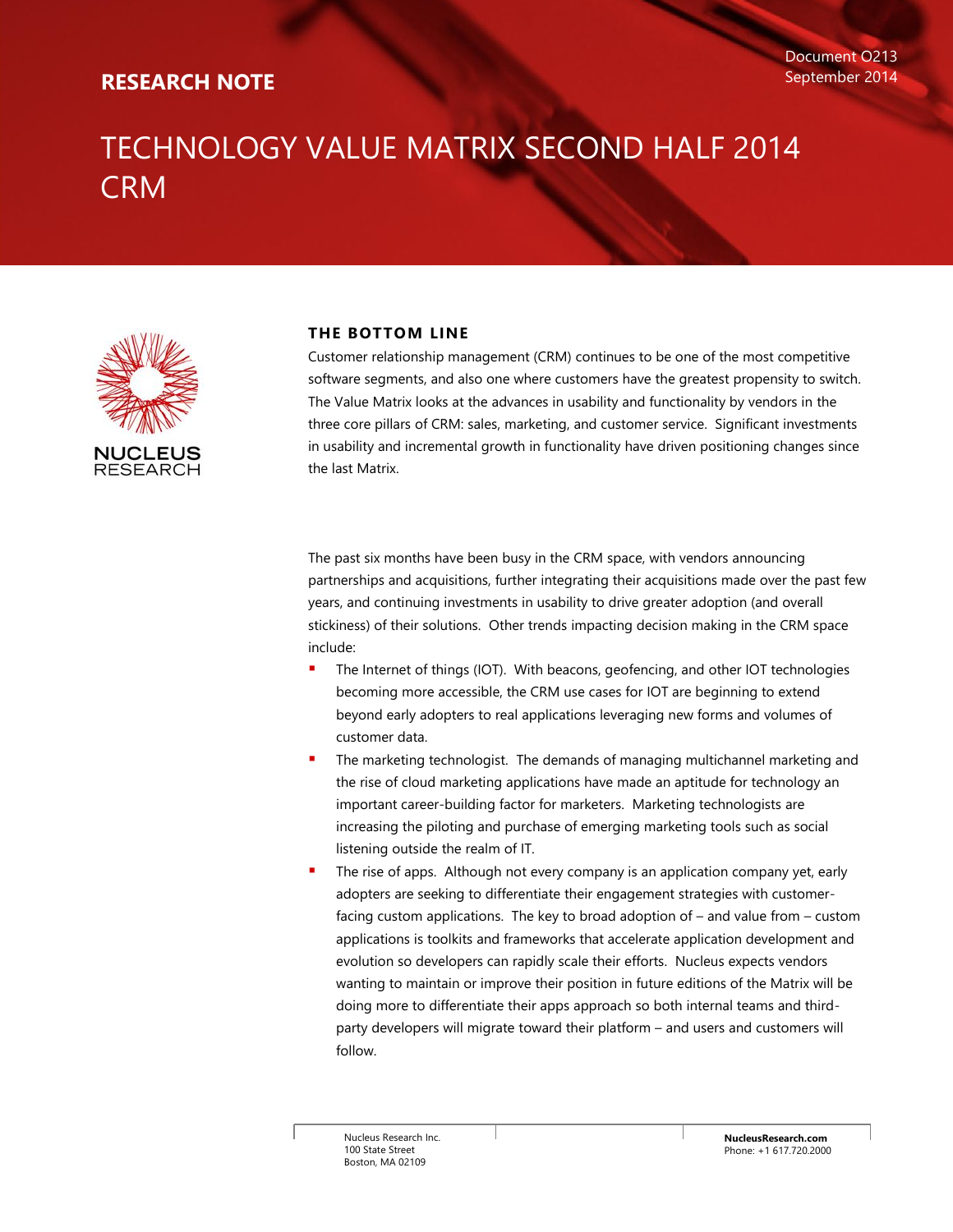

ability to deliver value at a relatively slower pace than their peers. Vendors indicated with a red dot have one or more factors that Nucleus believes may limit their commitment to the market or long-term viability.

## **LEADERS**

Leaders in this edition of the Matrix include Infor CRM, Microsoft Dynamics CRM, Oracle CX Cloud, Salesforce.com, and Veeva Systems.

## **INFOR CRM**

Infor moves into the Leaders quadrant of this Matrix for the first time this fall based on its continued investment in user interface design and its acquisition of the assets of SalesLogix, adding sales and service functionality to Infor's rich existing marketing capabilities. Infor is integrating Saleslogix software-as-a-service (saas) into its Infor CloudSuite CRM offering. In looking at the evolving application and Infor's continued user interface efforts through its Hook&Loop design firm, (Nucleus Research *n20 – Infor update*, February 2013), Nucleus expects to see Infor become a more formidable competitor on usability in the CRM suite space, especially as it brings the strengths of ION and Ming.le to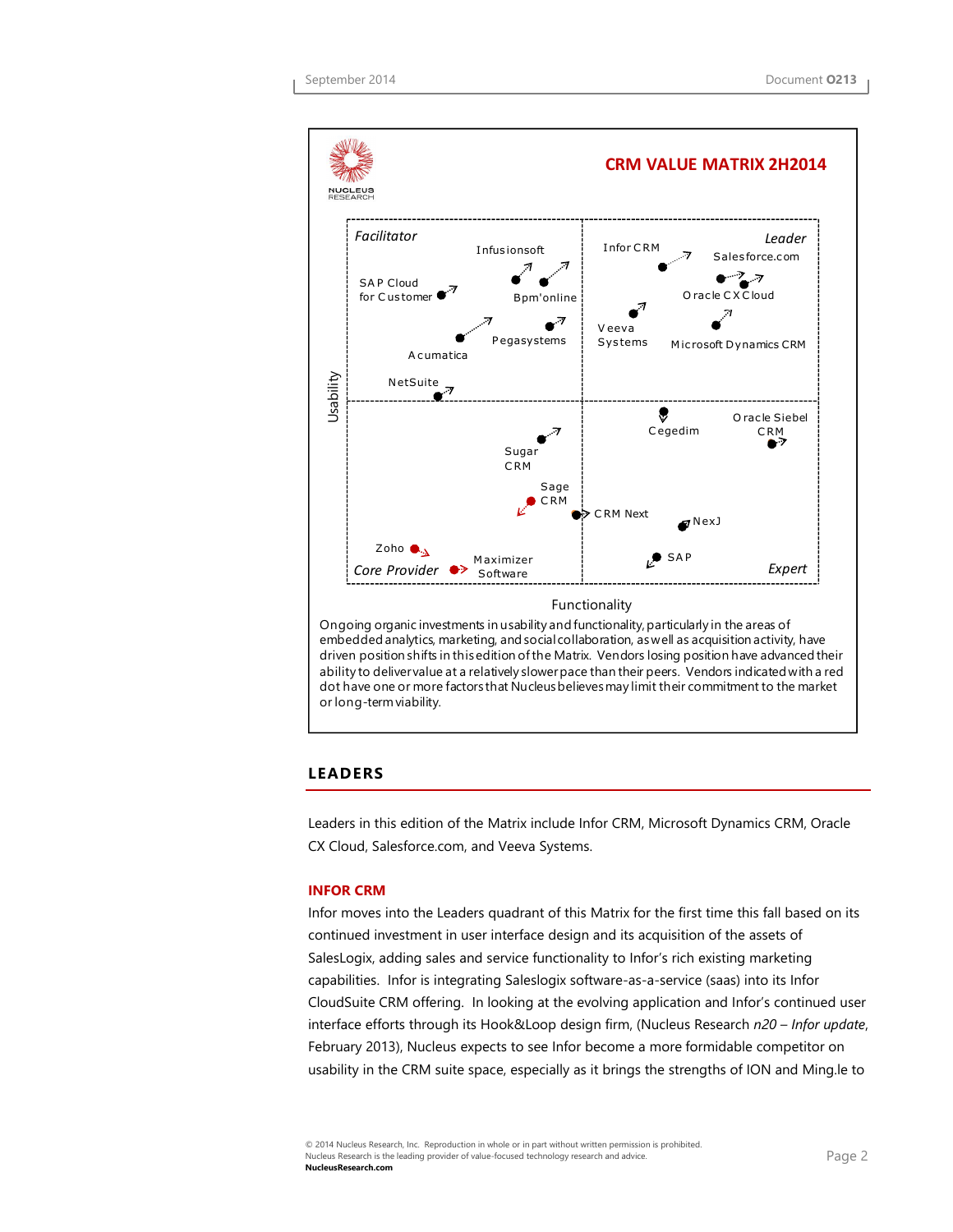bear. Infor's plans for further investment in industry cloud suites with deep vertical functionality will likely improve its positioning from a functionality perspective in future versions of the Matrix.

## **MICROSOFT DYNAMICS CRM**

Microsoft Dynamics CRM has continued to invest in improving usability and functionality, both organically and by acquisition, thus maintaining its strong position in the Matrix. Microsoft's focus on helping clients to deliver exceptional customer experiences, leveraging the capabilities of Microsoft as a whole with ERP and Office integration, and providing cloud and on-premise options continues to make it an attractive option for organizations, particularly those that are primarily Microsoft IT shops. Teradici, a Microsoft Parature customer, found that Parature enabled the company to better engage with and manage the needs of its customer base, saying, "*the insights we gained about our customers were critical to our company's growth* (Nucleus Research, *o118 – Microsoft Parature ROI case study – Teradici,* June, 2014)." Microsoft is continuing to integrate the capabilities in social listening, customer care, and marketing brought in by acquisition over the past few years.

Microsoft announced Dynamics CRM 2015 on September 16, with a main theme of helping businesses bridge the gap between sales and marketing. This release is specifically aimed at facilitating collaboration between marketers and sales people by providing more transparency and visibility into each group's activities. New features include a sales collaboration panel, a graphical e-mail editor, support for A/B testing, an interactive marketing calendar, support for product bundling and recommendations, an enhanced guided sales process, and new mobile sales capabilities. Microsoft also added Italian as a sixth native language for social listening.

With this release, there is support for greater collaboration between sales and marketing, which Nucleus found increases productivity and accountability, while also reducing administrative overhead (Nucleus Research *o209 – Microsoft Dynamics CRM 2015*, September 2014). In addition to increases in functionality, Microsoft also continues to invest in the usability of the product.

## **ORACLE CX CLOUD**

Oracle CX Cloud is Oracle's flagship CRM offering, and Oracle has invested in branding CX (customer experience) as a way to differentiate its offering, which extends beyond the core pillars of CRM (marketing, sales, and service) to include social, e-commerce, and configure-price-quote capabilities. Oracle continued to extend its CX Cloud functionality both organically and through acquisition since the last Matrix:

 In August, Oracle announced the acquisition of TOA Technologies, bolstering Oracle's Service Cloud offerings with field service automation. Although Oracle had onpremise field service capabilities with its Siebel line, TOA's architecture and operations are fully cloud and more aligned with Oracle's Service Cloud offering (*Nucleus*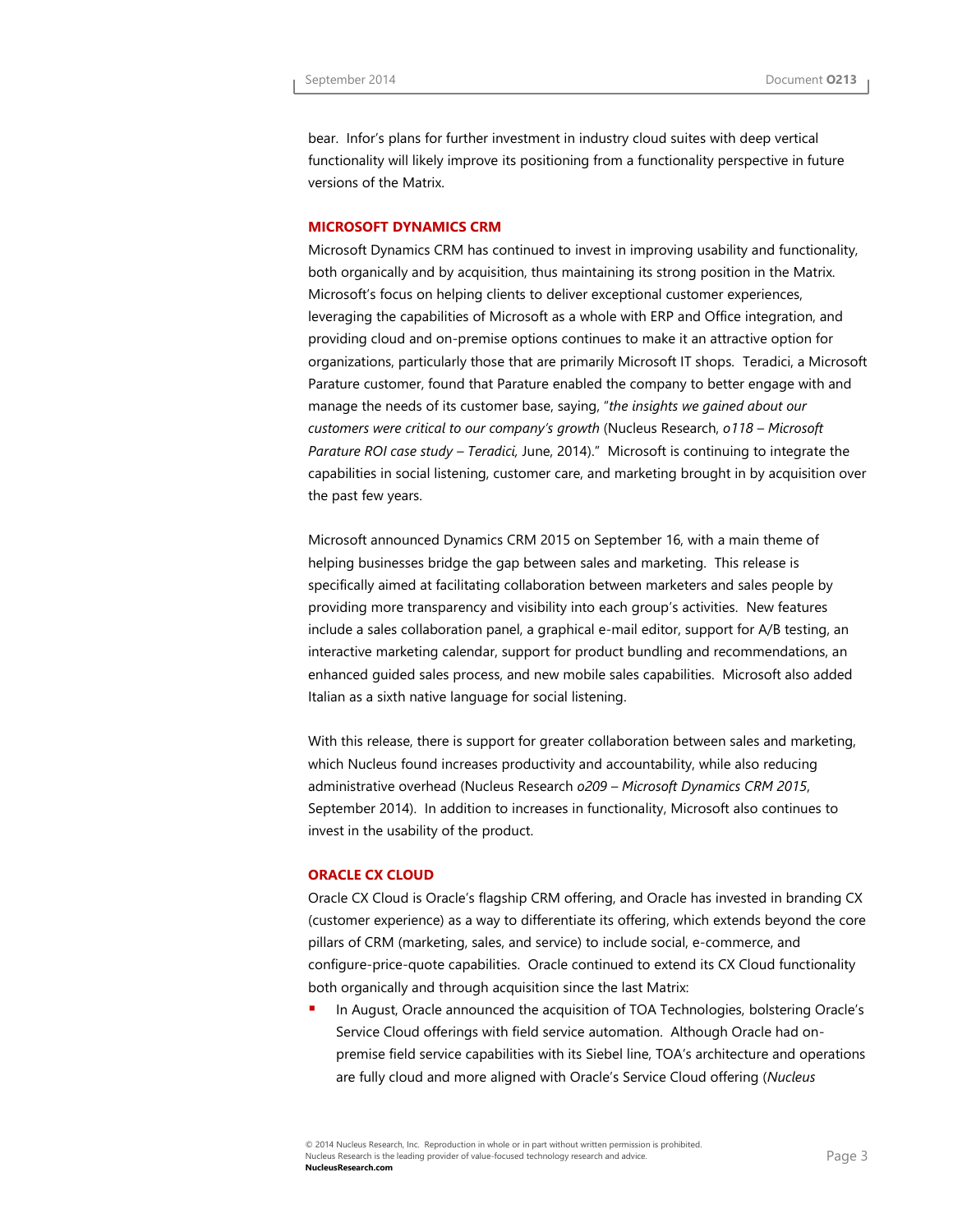*Research o180 – Oracle buys TOA Technologies*, August 2014). In talking to TOA customers, Nucleus found that the flexibility of cloud delivery and the ability to access the application from anywhere, on any device, enabled them to increase field service productivity, successfully integrate contractors, and implement consistent field service practices to drive greater customer satisfaction.

- In July, Oracle announced LinkedIn support for its Social Relationship Management (SRM) platform, which allows Oracle Social customers the ability to publish, engage, automate, and analyze LinkedIn activities from directly within the Oracle SRM platform.
- In June, Oracle announced the acquisition of LiveLOOK, a provider of cloud-based screen sharing and co-browsing technology, which enables customer service or sales representatives to more quickly answer customer questions or resolve issues virtually.
- **In April, Oracle announced its Customer 2 Cloud program, a set of services, cloud** integrations, and pricing options to enable customers of Oracle on-premise applications (such as Siebel) to move to the cloud.

Oracle continues to integrate acquisitions noted in the last edition of the Matrix including:

- In February, Oracle acquired BlueKai, which is a cloud-based big data platform that enables companies to personalize online, offline, and mobile marketing campaigns. The intention of this acquisition is to provide marketers with the ability to target customers with personalized campaigns.
- In December, Oracle bought Responsys, a provider of enterprise-scale cloud-based B2C marketing software. Oracle will expand its Customer Experience Cloud with this acquisition by incorporating the Oracle Eloqua B2B capabilities with the B2C functionalities supplied by Responsys.

In talking with Oracle CX Cloud customers, Nucleus has found that many have taken advantage of some components of the suite but that most purchase and deployment decisions are largely departmental (sales, service, or marketing) in nature. Nucleus has also noted the success of customers in moving to Sales Cloud (Nucleus Research *o176 - Oracle Sales Cloud ROI case study – Batesville*, September 2014); customers note that it is a modern application that leverages a very intuitive user interface with deep sales capabilities. As one customer said, "*With Sales Cloud, we've brought structure to the sales process and given [managers] more opportunities for coaching*." Nucleus expects further opportunities for returns for Sales Cloud customers as Oracle completes integration of the Big Machines acquisition and customers adopt advanced functionality already available in the product including sales forecasting, embedded analytics, and coaching (Nucleus Research *o53 – A closer look at Oracle Sales Cloud*, April 2014).

## **SALESFORCE.COM**

Salesforce.com continues to maintain a strong position in the Value Matrix by further integrating its acquisitions and investing in product development across the pillars of sales, marketing, and customer service. In talking to customers, Nucleus has found the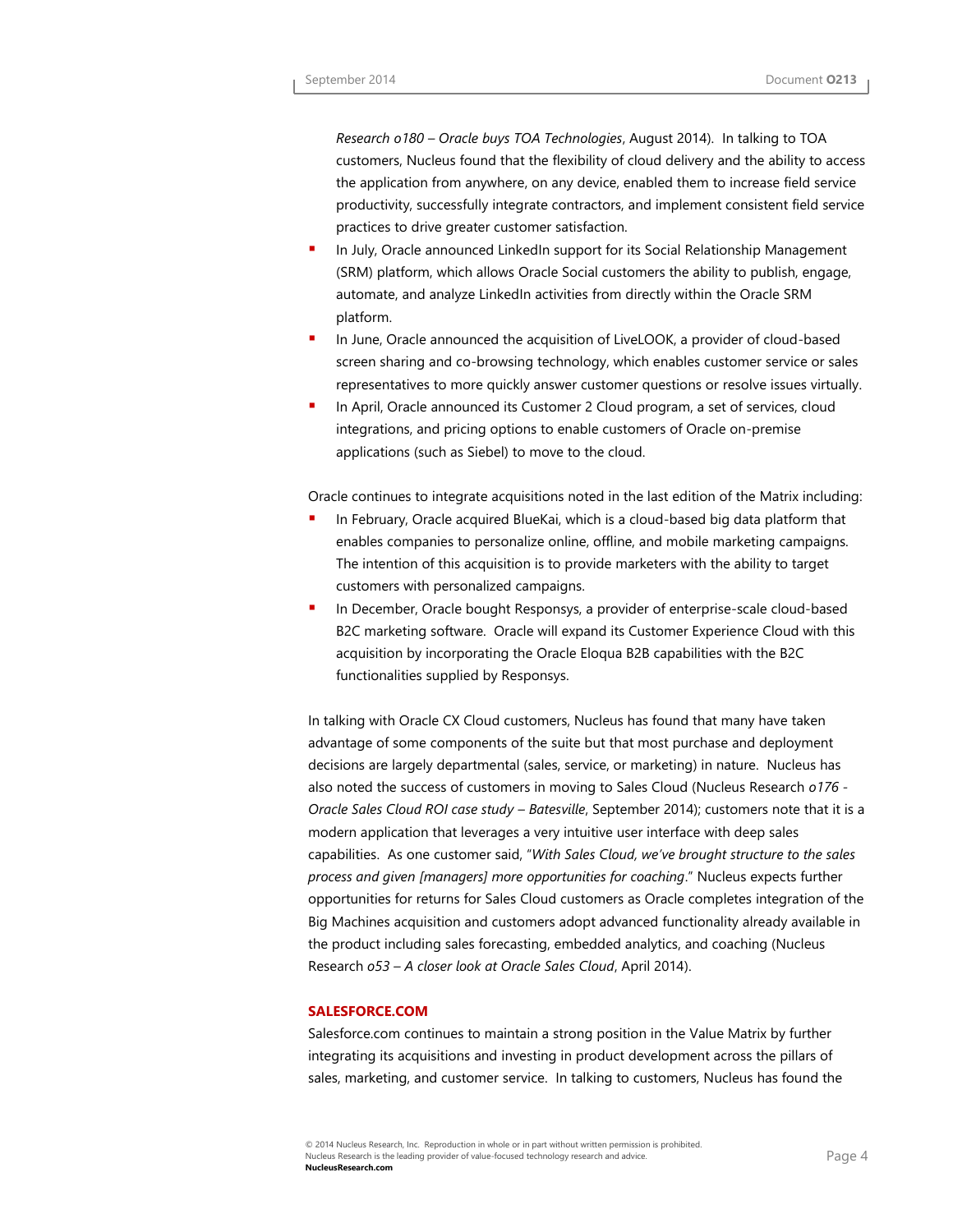relatively low learning curve associated with adopting the applications (as a result of Salesforce's UI investments in areas such as social listening) as well as the ability to leverage data and collaboration across service, sales, and marketing drives significant return on investment. Nucleus has also watched the development of Salesforce's mobile app strategy with Salesforce1 and found the initial investment in API development and other innovations is driving faster adoption of apps that extend to address the broader Communities Cloud. Specific events impacting Salesforce's positioning since the last edition of the Matrix include:

- On September 23, Salesforce announced Journey Builder for Apps, designed to help marketers engage with customers through personalized one-to-one interactions on mobile applications. The software development kit capabilities, ability to leverage geofencing, context-specific content pushing, and other components will make engaging customer-facing applications more accessible to a broader set of Salesforce.com customers to drive greater customer engagement. It also separates Salesforce from the internet of things (IOT) hypesters by showing customers a clear roadmap to IOT value (Nucleus Research *o211 – Salesforce delivers new Journey Builder for Apps*, September 2014).
- On September 10, Salesforce.com announced that it signed an agreement to build a new European Data Center in France, to further support its expanding base of customers across Europe. Its choice of partner for the data center is Interxion, known for its focus on energy efficiency, further supporting Salesforce's efforts to brand itself as a "green" company (Nucleus Research *o203 – Salesforce.com announces a new European data center*, September 2014).
- In August, Salesforce announced increased investment in Community Cloud, which enables customers to create trusted destinations for customers, partners, and employees that are personalized and connected to business processes. Deloitte Digital also announced a commitment of 4,000 consultants dedicated to the digital experience of Community Cloud.
- In June, Salesforce.com announced availability of the next generation of Desk.com, with a new intelligent agent console, a new mobile app, and a new reporting engine. Desk.com is designed for small and large organizations with less-complex support needs, and Nucleus has found that it delivers significant return on investment through high usability and low cost (Nucleus Research *o135 – Salesforce delivers the nextgeneration Desk.com*, June 2014). As one customers said, "*The benefit of desk.com is that it helps us make sure no support issues slip through the cracks*."

#### **VEEVA SYSTEMS**

Veeva provides cloud solutions specifically for the life sciences industry. The company is headquartered in the San Francisco Bay Area and has more than 200 customers that range from large pharmaceutical companies to emerging biotech companies. Its CRM product aims to collect and deliver customer information in a single, integrated solution. It has a multitenant cloud-based architecture with a partner ecosystem and innovation cycles in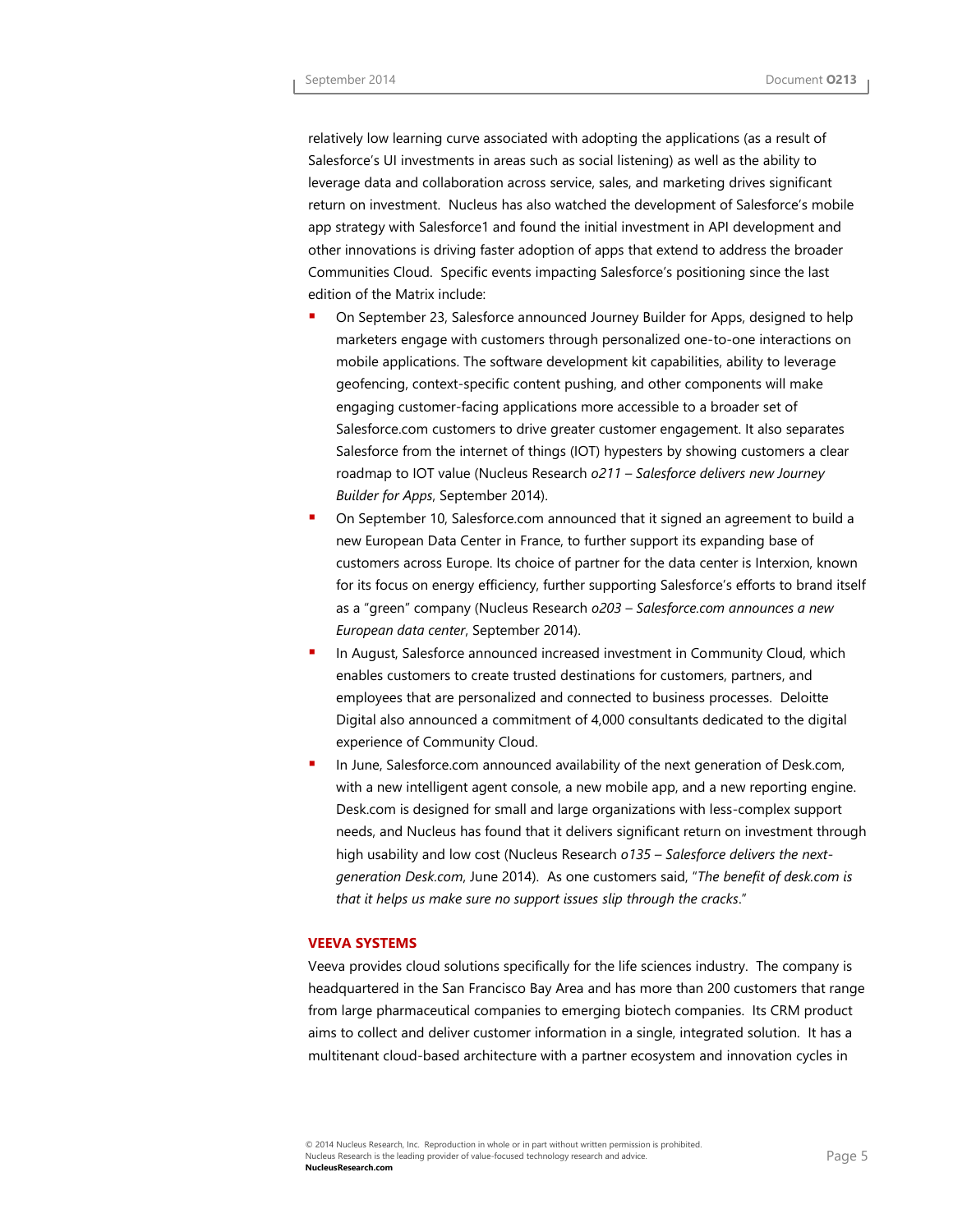line with other cloud applications. Its multichannel capabilities are built in, allowing for customer planning, execution, and activity measurement across channels.

In May, Veeva announced Veeva Commercial Cloud, which brings together the data, interactions, and content to meet the needs of the life sciences market. As part of Commercial Cloud, Veeva announced:

- Align, to accelerate the alignment and allocation of resources across channels
- Events Management, for planning, management, and execution of group meetings with health care professionals
- Engage, providing self-service access to personalized information and services for health care professionals
- CoBrowse, to support real-time user-guided remote detailing in a compliant fashion.

Engage is currently available; CoBrowse is scheduled for availability in Q4 2014 and Align and Events Management are scheduled for release in Q2 2015, which will likely strengthen Veeva's functionality position in the Matrix.

## **EXPERTS**

Experts in this edition of the Matrix include Cegedim, NEXJ, Oracle Siebel CRM, and SAP.

## **CEGEDIM**

Cegedim provides CRM solutions targeting the healthcare industry, life sciences companies, healthcare professionals, and insurance companies. Its Relationship Management product is designed to provide marketing, data optimization, regulatory compliance, and industry trend analysis. In June, Cegedim announced the availability of Mobile Intelligence, which is a single platform that provides actionable content across channels for its CRM product.

With most other vendors in the Leader Quadrant providing significant advances in usability and, in many cases, complete new UIs for some or all components of their products over the past 12 months, Cegedim has lagged behind in advances for usability, lowering its relative position in the Matrix. IMS Heath, a provider of IT services to the healthcare and life sciences industries, acquired Cegedim in June, 2014. Cegedim's position has also shifted based on the uncertain investment profile and relative lack of movement in usability and functionality for the product since the acquisition announcement.

## **NEXJ**

NexJ provides cloud-based and industry-specific CRM software to the financial services, insurance, and healthcare industries and has risen within the Expert Quadrant since the release of the last Matrix in both functionality and usability. Its solution combines information from a variety of internal and external sources to provide data on customers,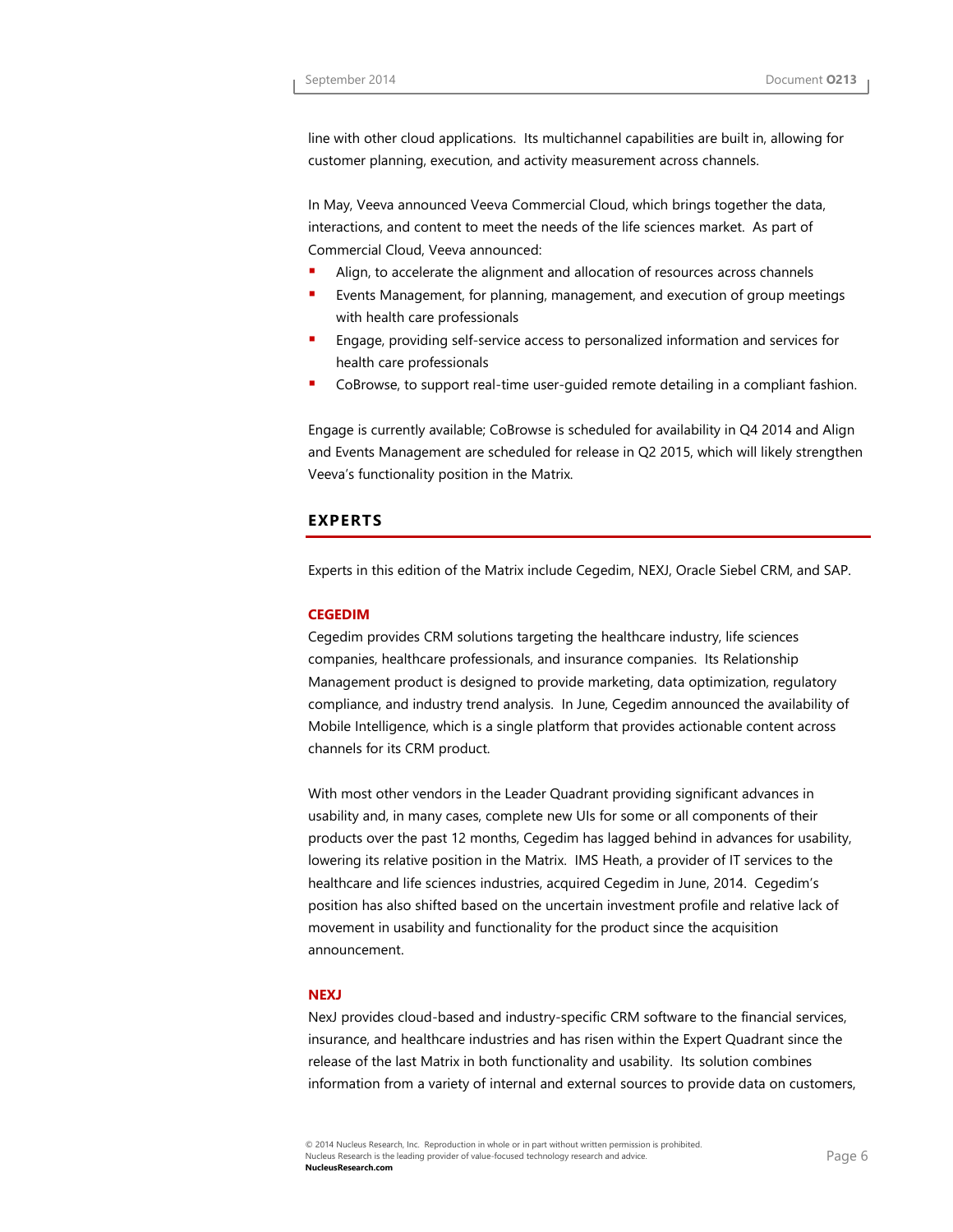which it then integrates and analyzes. In April 2014, NexJ acquired Liberate Ideas Inc. NexJ aims to utilize Liberate by expanding its point-of-care patient education capabilities.

With NexJ's most recent development, users will be able to create a demonstrative tool. For example, a user, such as a financial planner, can educate a client in person with presentations on a tablet. The user can record this presentation and make real-time updates, so that after the face-to-face client interaction, clients can access the full presentation on their own. Keeping in line with its other products, NexJ has made this program fully compliant for its highly-regulated industries.

#### **ORACLE SIEBEL CRM**

Oracle Siebel continues to offer the most breadth and depth of functionality available in the industry across the three core pillars of CRM, as well as tailored industry solutions for more than 21 industries. Oracle has continued to make investments in increasing the usability of Siebel applications while driving down total cost of maintenance. Further, Oracle has invested in Siebel integration to the Oracle CX Cloud, enabling existing customers to easily uptake or replace functionality of Siebel with modern cloud capabilities including social listening, digital marketing, cloud-based sales, and self-service solutions.

In talking to Siebel customers, Nucleus has found that many are looking to take advantage of the innovations Oracle is delivering with CX Cloud but their significant investments in customization and the sheer volume of business-critical data in their applications will make a wholesale move to the cloud unrealistic in the near future. In areas like loyalty, where Siebel still has the most sophisticated capabilities in the industry, continued investment makes sense for some customers. For others, the Oracle CX Cloud integrations and Customer 2 Cloud program announced this summer should help reduce the risk and cost of moving some or all of their CRM footprint to the cloud.

## **SAP**

SAP CRM is SAP's maturing on-premise product for enterprise customers. SAP CRM includes core capabilities for sales, marketing, service, and analytics as well as partner channel management, investigative case management, social service, loyalty management, real-time offer management, and trade promotion management. Broader integration with an SAP ERP footprint to drive customer service is often a valuable part of the overall proposition for SAP CRM customers. Leveraging HANA to better analyze and manage customer and transactional data is an important strategy for many SAP CRM customers.

## **FACILITATORS**

Facilitators in the Matrix include Acumatica, Bpm'online, InfusionSoft, NetSuite, Pegasystems, and SAP Cloud.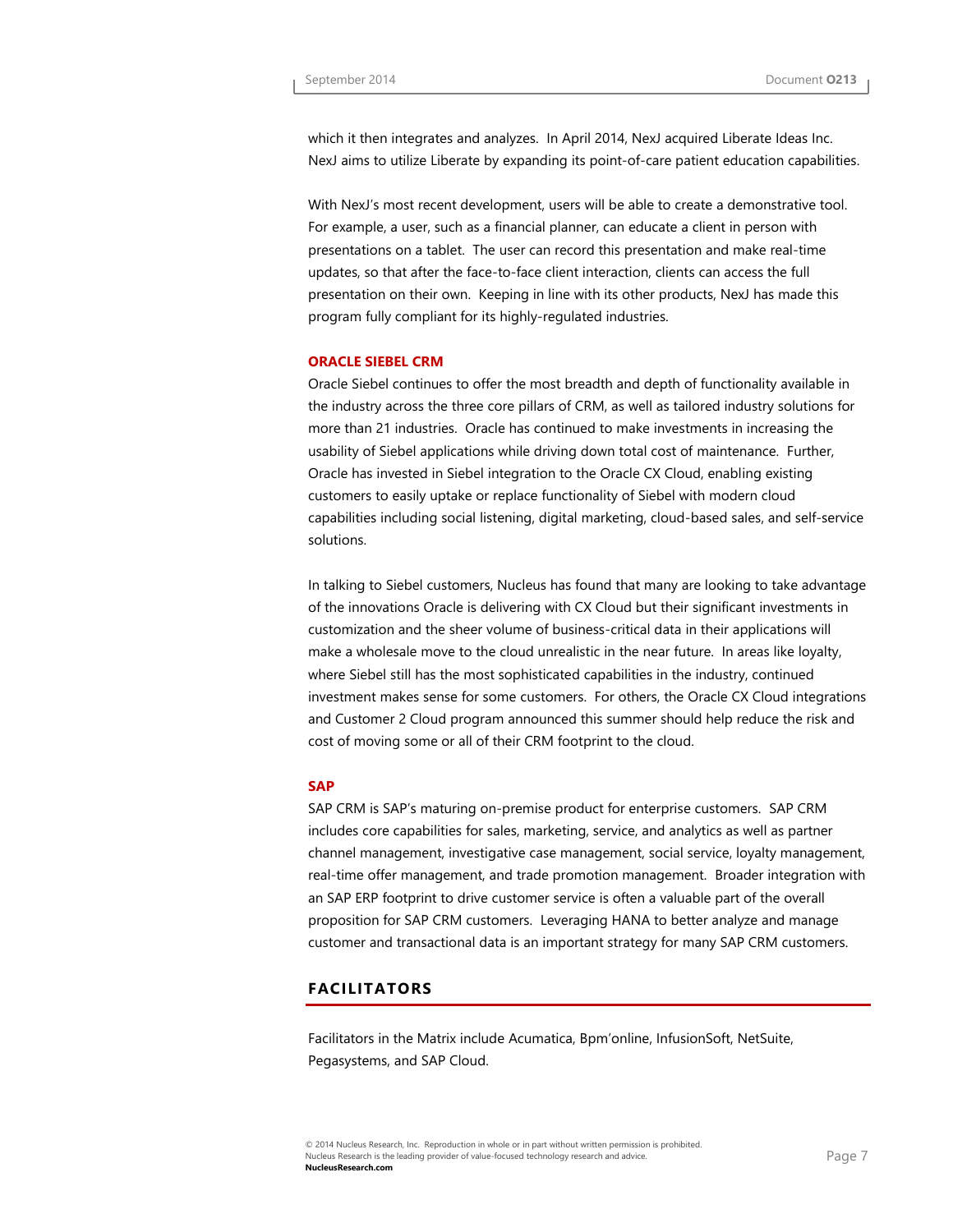## **ACUMATICA**

Acumatica appears in the CRM Value Matrix for the first time, largely based on conversations Nucleus has had with Acumatica customers that are leveraging its existing CRM capabilities as part of a broader ERP deployment. Like NetSuite, Acumatica is unlikely to sell CRM as a standalone product but as part of a broader suite. However, customers have successfully moved from competing products such as Microsoft Dynamics CRM to Acumatica's core CRM functionality with positive results, making it an attractive option for midmarket customers seeking core CRM functionality with the benefits of a common data model with ERP.

#### **BPM'ONLINE**

Bpm'online has developed a CRM product focused on providing customizable actions as well as an intuitive and clean interface. Customers of Bpm'online are able to automate processes that they design in order to streamline operations and the interface presents only the necessary information when it is needed, which helps users to focus on the next step of a process without becoming distracted or confused. Users can benefit from outof-the-box reference business processes to jump start using the application and bring industry best practices to their work.

Bpm'online has put significant investment into its user interface, resulting in a much cleaner and simplified system. Nucleus found that as a result of better usability, sales agents can spend more time selling, which then leads to greater visibility, increased productivity, and reduced agent churn (Nucleus Research, *o110 – Bpm'online, SCI Sales Group,* June, 2014). One customer who had experience with other leaders in the Matrix moved to Bpm'online because of the significant uptick in usability and adoption it afforded. Significantly improved usability has contributed to a better positioning for Bpm'online in the Matrix.

Headquartered in London, the company continues to develop its North American presence and has recently announced a partnership with Aorta Systems Group, a US-based technology provider of CRM tools.

#### **INFUSIONSOFT**

Infusionsoft continues to concentrate its efforts on automating sales and marketing processes for small businesses. Its CRM offering tracks potential leads and notifies a salesperson when the prospect is ready for contact. Its CRM, e-commerce, social media, and e-mail marketing integrates onto a single platform, allowing users to reduce time on sales and marketing processes.

The company has recently announced the release of the Small Business Sales and Marketing Scorecard. This is an assessment tool that intends to evaluate a small business's sales and marketing processes and with the collected information it makes a recommendation to help the business streamline its methods and improve its efficiency.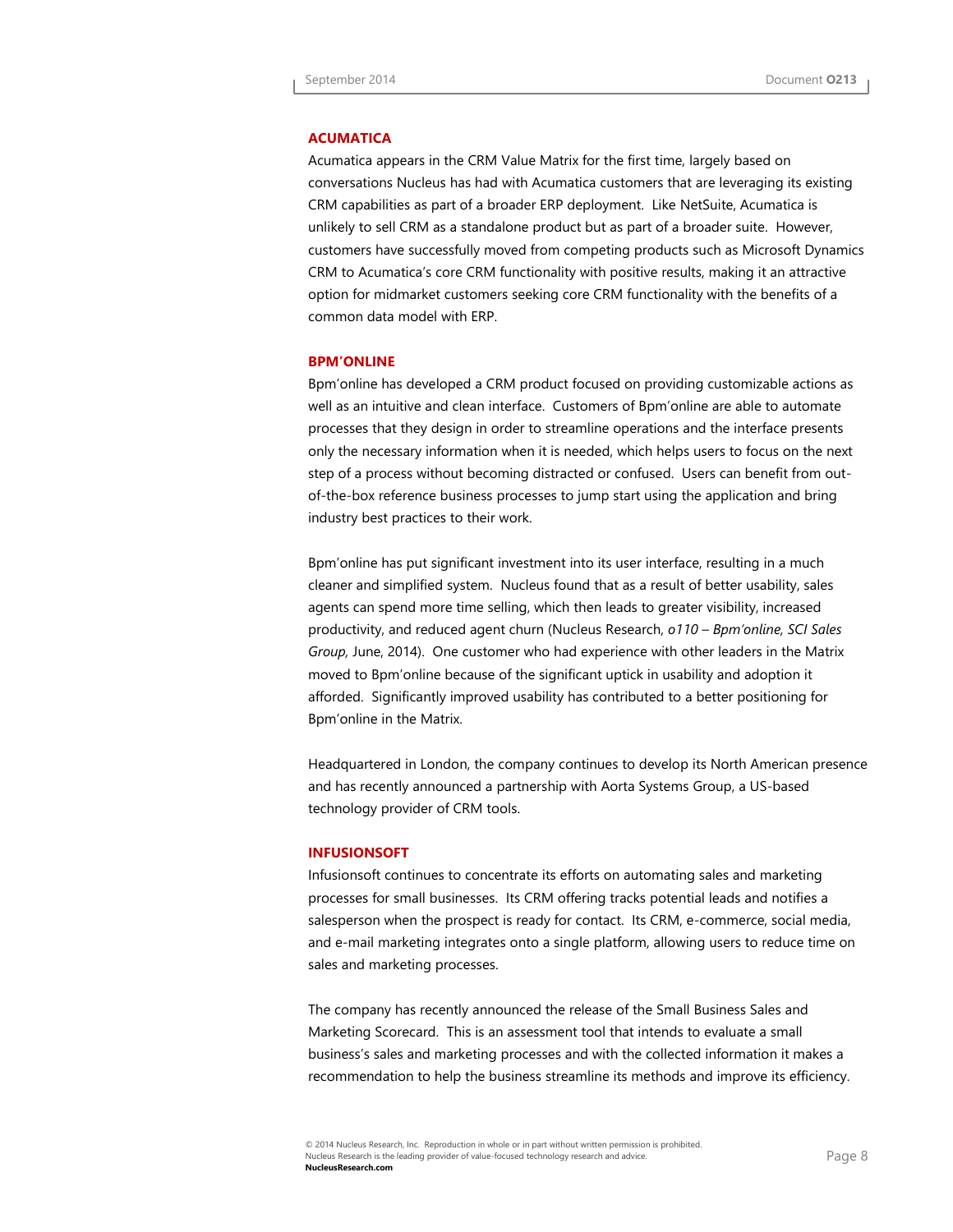## **NETSUITE**

NetSuite provides client relationship management (CRM) software that covers marketing, order management, customer upsell, cross-sell, and renewal, as well as customer service, all in real time. Key functionality includes:

- Sales force automation provides the sales team with an integrated sales process that gives visibility into the lifecycle of the customer relationship.
- Customer service management gives anyone that interacts with the customer access to the customer's key data.
- Marketing automation generates leads for sales teams that are ready for engagement by measuring the prospect's activity and identifying when the prospect is ready for contact from a salesperson.
- Partner relationship management provides visibility to information that promotes collaboration between a company and its partners.
- Mobility provides users with real-time access to information that enables increased sales productivity by enabling out-of-office resolution and insight to changing data.

Although few if any customers purchase NetSuite based on its CRM capabilities, NetSuite continues to be an attractive option for companies that are looking for a single, integrated view of customer activities.

## **PEGASYSTEMS**

Pegasystems Dynamic Case Management, Sales Force Automation, Marketing, and Customer Service solutions are built on the Pegasystems business process management (BPM) platform. In looking at customers' use of the Pegasystems CRM applications, Nucleus found its agile BPM environment, analytics capabilities, and support for mobile application development and evolution made it an attractive option for customers in a number of industries.

In May, Pegasystems announced acquisition of the assets of MeshLabs Software, a text analytics and social engagement solutions provider, with plans to integrate the company's social listening, text analytics, and natural language processing into its customer service, marketing, and case management solutions. Also in May, Pegasystems announced the latest release of Pega SFA, which leverages Pegasystems's Next-Best-Action analytical and decisioning capabilities to help sales dynamically suggest the best actions to take across their account portfolio to increase pipeline.

In June, Pegasystems announced the acquisition of Profeatable Corporation, the provider of Firefly co-browsing technology, with plans to incorporate it into Pega's customer service and sales applications.

## **SAP CLOUD FOR CUSTOMERS**

SAP continues to evolve its messaging around its cloud CRM offerings; however, in talking to customers Nucleus has found that SAP's cloud-based CRM solutions are still a work in